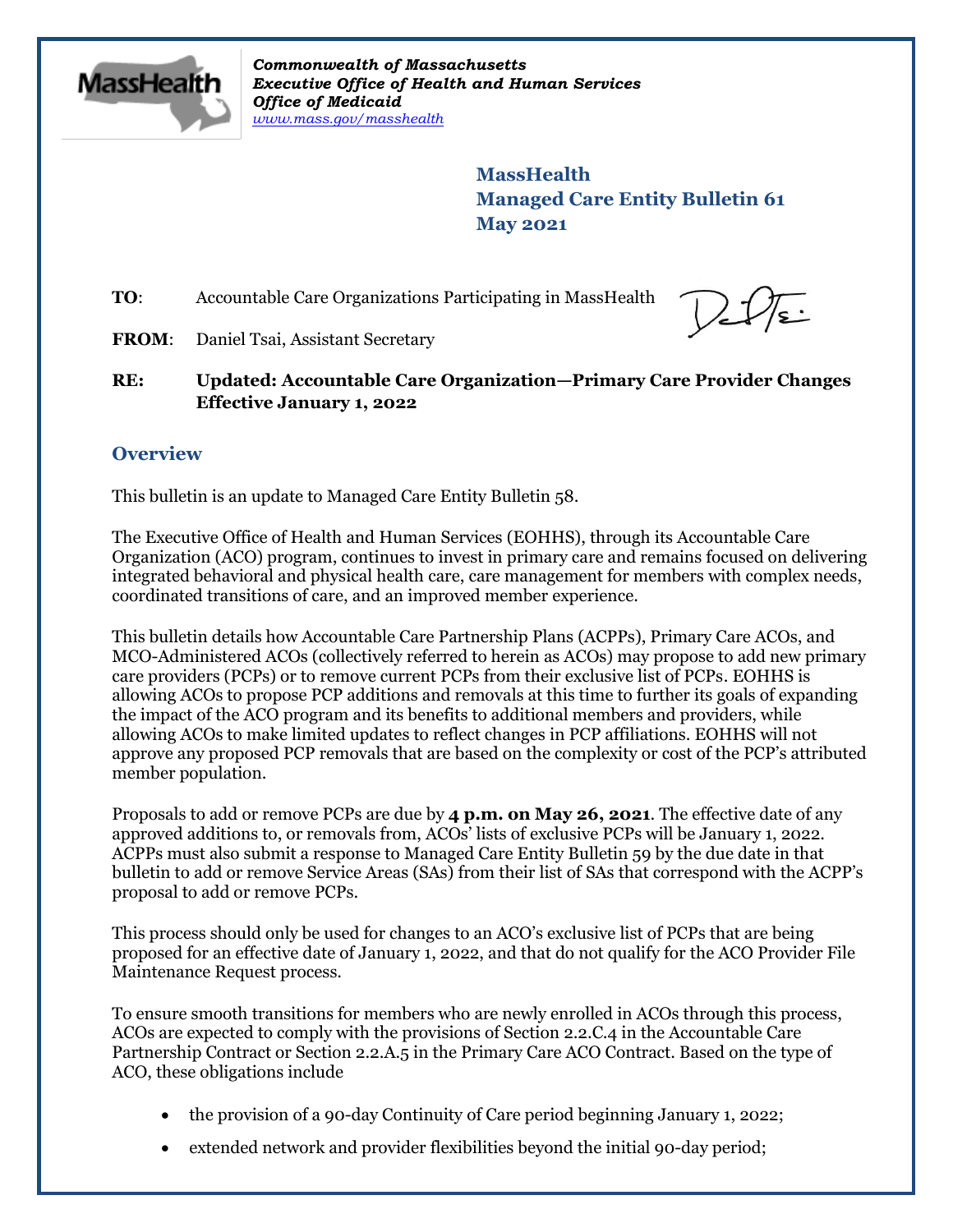**MassHealth Managed Care Entity Bulletin 61 May 2021 Page 2 of 9**

- payment to out-of-network providers during the Continuity of Care period and continued payment to such providers after the 90-day period in certain circumstances;
- ongoing collaboration with and support to EOHHS in working with members and their providers throughout and after the Continuity of Care period (e.g., participating on member-facing phone calls, identifying specific issues and working with EOHHS to resolve those issues, operating efficient credentialing processes); and
- focused efforts to ensure Continuity of Care for members with needs requiring specialized care, including but not limited to members who
	- o are pregnant;
	- o have significant health care needs or complex medical conditions;
	- o have autism spectrum disorder (ASD) and are currently receiving Applied Behavior Analysis (ABA) services;
	- o are receiving ongoing services such as dialysis, home health, chemotherapy, and/or radiation therapy;
	- o are hospitalized; or
	- o are receiving treatment for behavioral health or substance use, including Medication for Addiction Treatment (MAT) services.

## **EOHHS Review**

In reviewing an ACO's request to add or remove PCPs through this process, EOHHS may approve, disapprove, or require modification, in whole or in part, of the ACO's request based on its reasonable judgment as to whether the proposed additions or removals will support the goals of the ACO program, be in the best interests of members, and meet the needs of EOHHS. In making such determination, EOHHS may consider factors that include but are not limited to

- impact on members;
- impact on enrollment choices for members;
- impact on network adequacy;
- the ACO's plans for notifying impacted parties, including members and providers;
- the ACO's proposed approach to ensuring Continuity of Care; and
- overall ACO geographic penetration in the Commonwealth.

Additionally, in evaluating proposed additions, EOHHS may also consider factors such as

- the demonstrated commitment by the PCP to participate, including whether the ACO and the proposed PCP have a contract in place;
- the prior relationship and ongoing collaboration between the ACO and the PCP;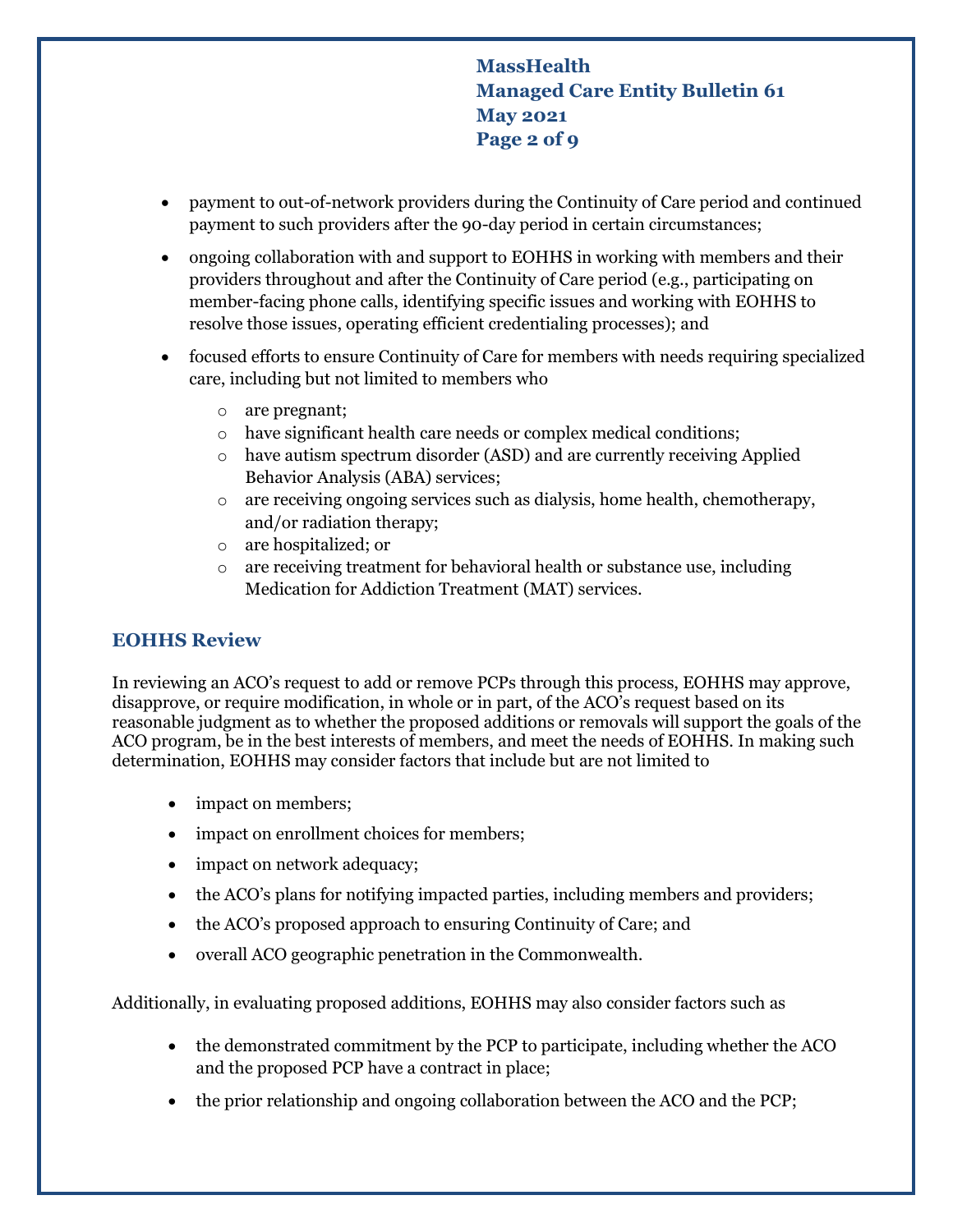**MassHealth Managed Care Entity Bulletin 61 May 2021 Page 3 of 9**

- the ACO's proposed approach to integrating the PCP into the ACO governance or organizational structure, population health management strategy, Delivery System Reform Incentive Payment (DSRIP) investment plans, and value-based payment approach;
- the ACO's proposed approach to appropriate and effective data sharing and data integration between the ACO and the PCP; and
- the ACO's proposed approach to facilitating collaboration between the PCP and Community Partners.

For proposed removals, EOHHS may consider additional factors such as

- demonstrated effort by the ACO to resolve any challenges with the PCP; and
- complexity of the PCP's attributed member populations.

## **Part 1: PCP Additions**

#### **Submission Process for Proposed PCP Additions**

ACOs that are requesting to add PCPs whose participation will be effective January 1, 2022, must submit the information requested below to EOHHS by **4 p.m. on May 26, 2021**. ACOs must provide the information requested in the order in which it appears in this bulletin and must limit the response to a total of 20 pages. Attachments and other required documentation will not count toward the page limit. Where applicable, ACOs should use the templates provided by EOHHS.

Submissions must come from the party holding the ACO contract with EOHHS. As appropriate, in the case of an ACPP, the ACPP may respond to each item on behalf of itself and on behalf of its ACO partner. For each item, the ACPP must clearly designate whether it is responding on its own behalf or on behalf of its ACO partner.

#### **Submissions must include**

- A. A complete list of the PCPs the ACO proposes to add, using the template provided by EOHHS. An ACO's list of PCPs proposed for addition must be final at the time of submission of the proposal and may not be changed in any way unless requested by EOHHS. PCP additions proposed as part of this process and approved by EOHHS will be incorporated into the ACO's provider identification service location (PID/SL) list via contract amendment effective January 1, 2022.
- B. If adding a PCP would also result in adding a Service Area (SA) to the ACPP's list of SAs, a statement confirming that the ACPP submitted a corresponding response to Managed Care Entity Bulletin 59 as described in the Overview section of this bulletin;
- C. Signed contracts between the ACO and all proposed PCPs, demonstrating the intent of each PCP to affiliate or contract with the ACO.
	- 1. If the ACO or ACO partner has legal authority to enter into agreements with any proposed PCPs on their behalf, the ACO may submit appropriate contracts and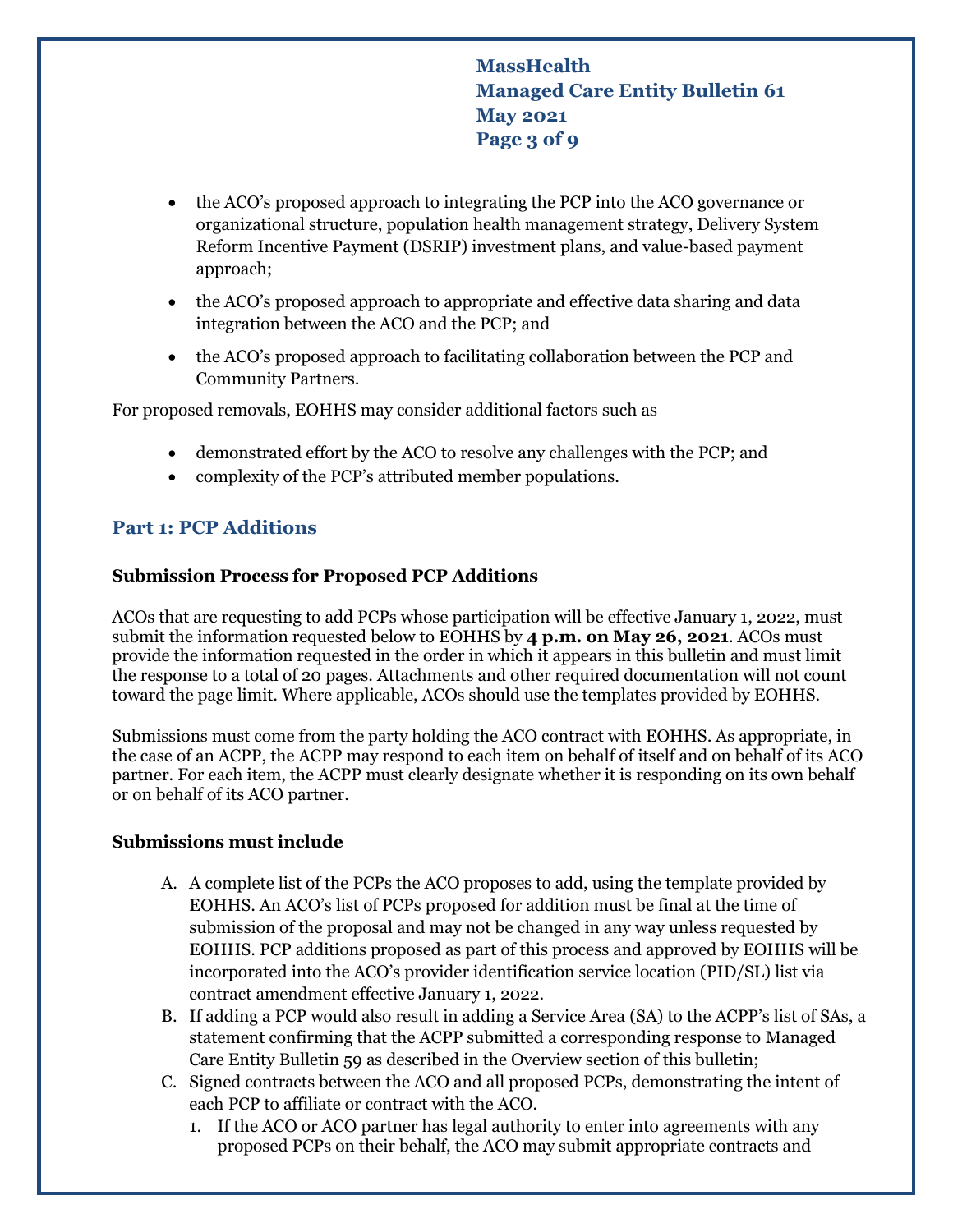**MassHealth Managed Care Entity Bulletin 61 May 2021 Page 4 of 9**

documentation to demonstrate this to EOHHS's satisfaction instead of signed contracts between the ACO and such PCPs. If the ACO has such legal authority and submits such contracts and documentation, the ACO must also submit written acknowledgement from each proposed PCP that the PCP intends to join the ACO.

- 2. If a contract has not yet been executed between the ACO or ACO partner and a proposed PCP, the ACO may provide a signed letter of intent or memorandum of understanding (MOU) in response to this section. The signed contract must then be submitted to EOHHS no later than July 7, 2021.
- D. Upon EOHHS's approval of PCP additions, at the direction of EOHHS the ACO must submit the following additional materials.
	- 1. A completed "PCP Application" for each PCP approved for addition to the ACO must be submitted to MassHealth no later than July 7, 2021.
	- 2. In the case of Primary Care ACOs, a completed Primary Care ACO Participating PCP contract (the contract between MassHealth and the provider directly) for each PCP approved for addition to the ACO must also be submitted to MassHealth no later than August 11, 2021.
	- 3. The ACO must work with each approved PCP to ensure that all such additional materials are submitted by the dates in this section.
- E. A description of the relationship between the ACO and the proposed PCPs, including, at a minimum, descriptions of
	- 1. the shared organizational history, if any, between the ACO and the PCP;
	- 2. whether the ACO directly employs, owns, or controls the PCP;
	- 3. whether the PCP has joined a physician association or other organization that is in whole or in part participating in the ACO;
	- 4. other significant prior corporate relationship, including board participation by either entity on the other's board, if the ACO does not directly employ, own, or control the PCP;
	- 5. any current contracts, initiatives, or other efforts on which the ACO and the PCP collaborate. Please include the duration of the contracts, initiatives, or other efforts; the number of members involved; and the approximate dollar value of such contracts, initiatives, or efforts.
- F. A description of how the ACO proposes to integrate the PCP(s) into the ACO's governance and decision-making processes, including, at a minimum,
	- 1. a description of any changes to the following governance structures resulting from the addition of the PCP, including at a minimum, changes to the governance structure composition, decision-making process, voting rules, and charter:
		- a. Governing Board;
		- b. Joint Operating Committee;
		- c. Quality Committee;
		- d. Patient Family Advisory Committee; and
		- e. other similar governing body.
	- 2. an explanation of how such changes in governance structure comply with EOHHS contract requirements (Section 2.3.A.1 of the Accountable Care Partnership Plan Contract, Section 2.1.A of the Primary Care ACO Contract, and Section 2.1.A of the MCO-Administered ACO Contract);
	- 3. If no changes to the ACO's governance structure are anticipated, an explanation of
		- a. why the ACO believes the addition of the PCP does not require revisions to its governance structure; and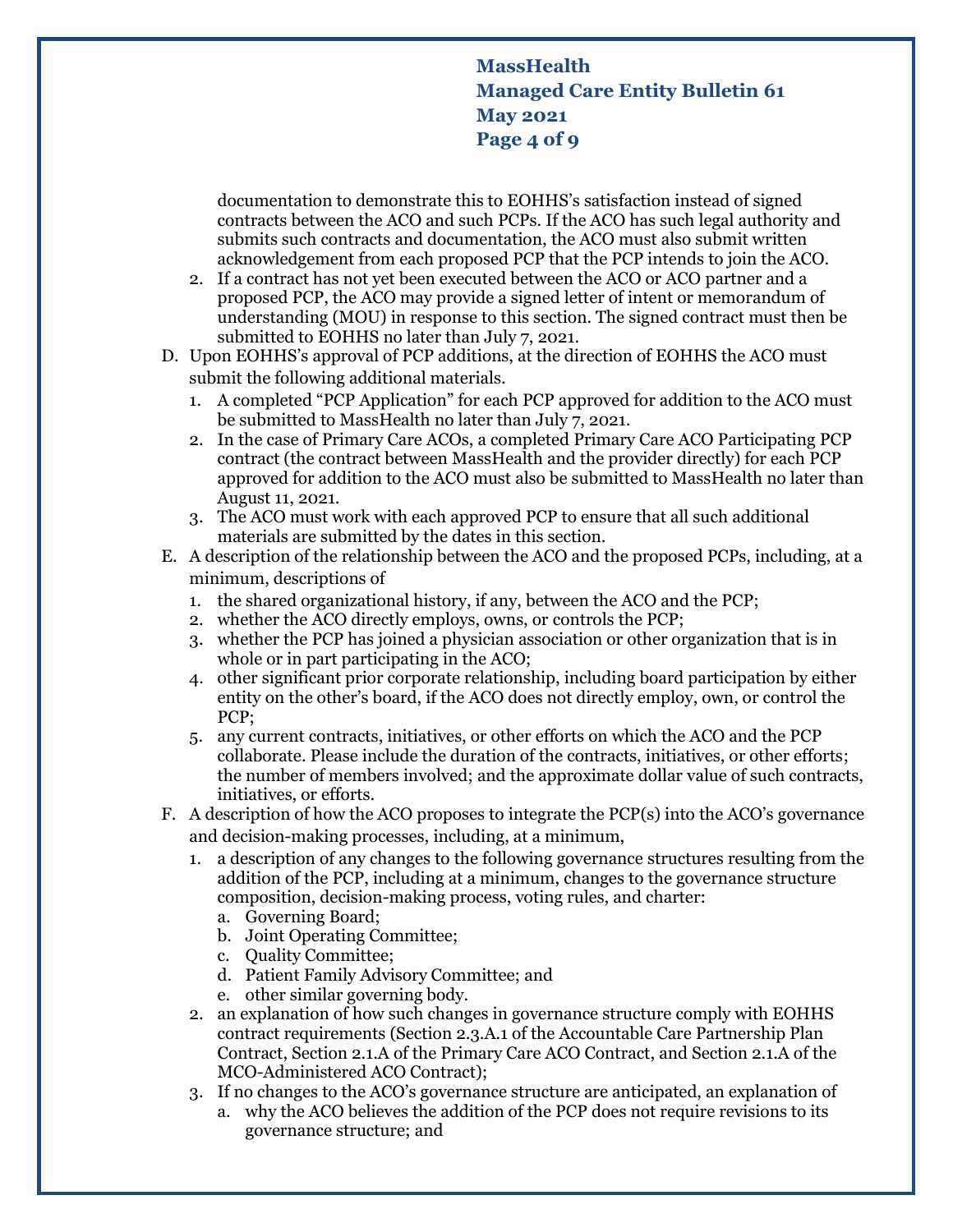# **MassHealth Managed Care Entity Bulletin 61 May 2021 Page 5 of 9**

- b. how the PCP will otherwise participate in the ACO's organizational structure (e.g., as part of a physician association through affiliation mechanisms common to the ACO's existing PCPs).
- G. A description of why the ACO believes it and the PCP will maintain and strengthen their partnership throughout the term of the ACO Contract, including
	- 1. a description of the ACO's long-term strategy and evidence of a demonstrated commitment between the ACO and the PCP to stay together; and
	- 2. a description of the process the ACO and the PCP will use to resolve disagreements, including but not limited to disagreements related to any conflicts of fiduciary duty.
- H. A description of how the PCP will be integrated into the ACO's population health management strategy including, at a minimum, descriptions of
	- 1. the PCP's existing population health management resources (e.g., care coordination/management, risk stratification capabilities, community-based programs) and how such resources will be incorporated into the ACO's existing population health management structure, as defined in the ACO's EOHHS-approved DSRIP Full Participation Plan and Performance Management Plan;
	- 2. how the ACO will support the new PCP in making any necessary changes to its population health management approach (e.g., providing additional investments) such that members across the ACO have an aligned experience of care. Such description must include, at a minimum, how the ACO will ensure effective integration of the PCP into the ACO's relationship with its contracted Community Partners (CPs).
	- 3. how the ACO will assist the PCP in integrating with the Community Partners program to support new ACO members, including
		- a. a list of the CPs the new PCP(s) will need to establish relationships with;
		- b. for each such CP and PCP, a brief description of any progress that has been made in establishing such relationships;
		- c. the ACO's proposed strategy for establishing the necessary CP relationships for new PCP(s), including any planned staffing changes at the PCPs; and
		- d. how the ACO will incorporate the PCP into its broader strategy for making referrals and assignments to CPs.
- I. A description of the ACO's approach to ensuring appropriate data integration and data sharing capabilities between the ACO and the PCP including, at a minimum, descriptions of how the ACO and the PCP will share data for purposes of reporting requirements under the ACO Contract.
- J. A description of the ACO's value-based payment strategy relating to the proposed PCPs (e.g., compensation models, performance-based incentives, individual-level metrics), including, at a minimum, descriptions of
	- 1. the PCP's current experience, if any, with value-based payments;
	- 2. how the PCP will be integrated into the ACO's value-based payment approach;
	- 3. how the ACO will support the PCP in transitioning to the ACO's value-based approach; and
	- 4. if the ACO is an ACPP, any changes to the ACO Partner's financial accountability to the ACPP, including the maximum potential for performance-based gain- or losssharing by the ACO partner resulting from the addition of the PCP, and indicate how such changes comply with Section 2.3.A.2.f.2 of the Accountable Care Partnership Plan Contract.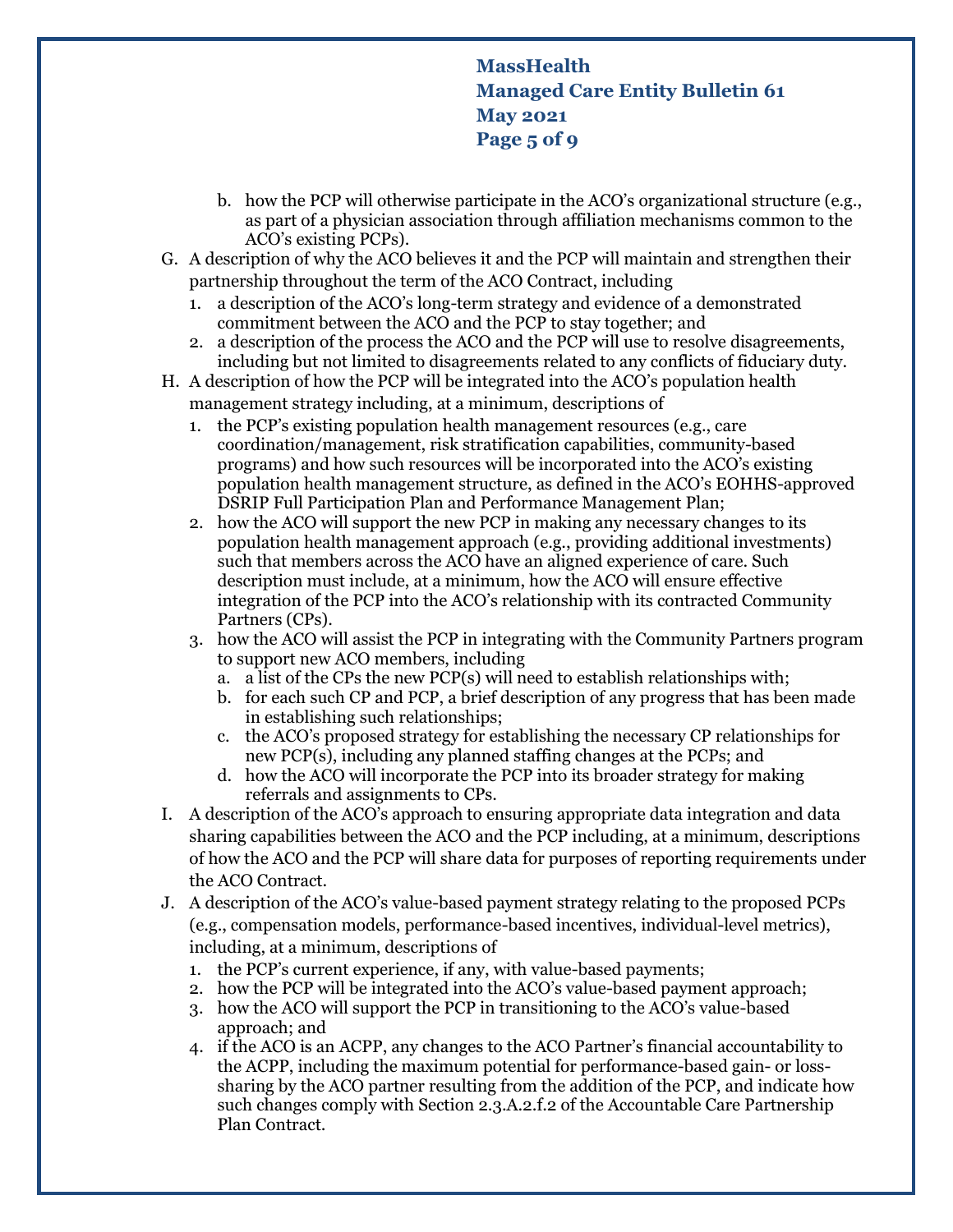**MassHealth Managed Care Entity Bulletin 61 May 2021 Page 6 of 9**

- K. A description of the ACO's proposed DSRIP investments for the PCP. Such description shall include, at a minimum, descriptions of
	- 1. ACO's planned investments and the PCP's goals and opportunities to improve that the ACO's planned DSRIP investments are intended to address; and
	- 2. how the ACO plans to integrate such investments into the ACO's DSRIP Participation Plan.

The ACO's DSRIP investments related to PCP additions proposed as part of this process and approved by EOHHS must be incorporated into the ACO's DSRIP Participation Plan and Budget and Budget Narrative, as applicable and as further directed by EOHHS.

- L. A description of the most significant challenges the ACO has identified in integrating the PCP into the ACO and how the ACO plans to address those challenges. Such description should include how the ACO will assess any specific areas where the PCP will need assistance in integrating into the ACO (e.g., population health management, Community Partners), and how the ACO will address these areas. EOHHS will evaluate the inability to identify any challenges unfavorably.
- M. If the ACO is a Primary Care ACO or an MCO-Administered ACO, the ACO shall also provide a description of how the ACO will ensure Continuity of Care for members, including at a minimum, the ACO's approach to
	- 1. supporting EOHHS's and MCOs' efforts to ensure smooth transitions for members, including at a minimum identifying high-risk members, sharing data as appropriate, and transitioning complex care management (identifying lessons learned from initial launch or the addition of PCPs effective January 1, 2021, as applicable); and
	- 2. any other Continuity of Care efforts to ensure a smooth transition for any members who may switch plans as a result of the PCP additions proposed by the ACO (identifying lessons learned from initial launch or the addition of PCPs effective in previous Contract Years, as applicable).
- N. If the ACO is an ACPP, the ACPP shall also describe how the ACPP will ensure Continuity of Care for members, addressing the following, and describing specific arrangements for categories such as behavioral health and pharmacy, (identifying lessons learned from initial launch or the addition of PCPs effective in previous Contract Years, as applicable); where appropriate:
	- 1. A description of how the ACPP will extend existing prior authorizations for members, including coordinating with members' prior plans on sharing authorization information;
	- 2. A description of how the ACPP will ensure that members may continue to access current providers that may not currently participate in the ACPP's provider network, including at a minimum,
		- a. the ACPP's approach to identifying existing care relationships for members associated with the proposed PCPs;
		- b. the ACPP's approach to identifying gaps between the ACPP's provider network and the provider networks for any plan whose enrollees are likely to be enrolled in the ACPP as the result of the proposed PCP addition, and the ACPP's strategy for contracting with such providers where applicable; and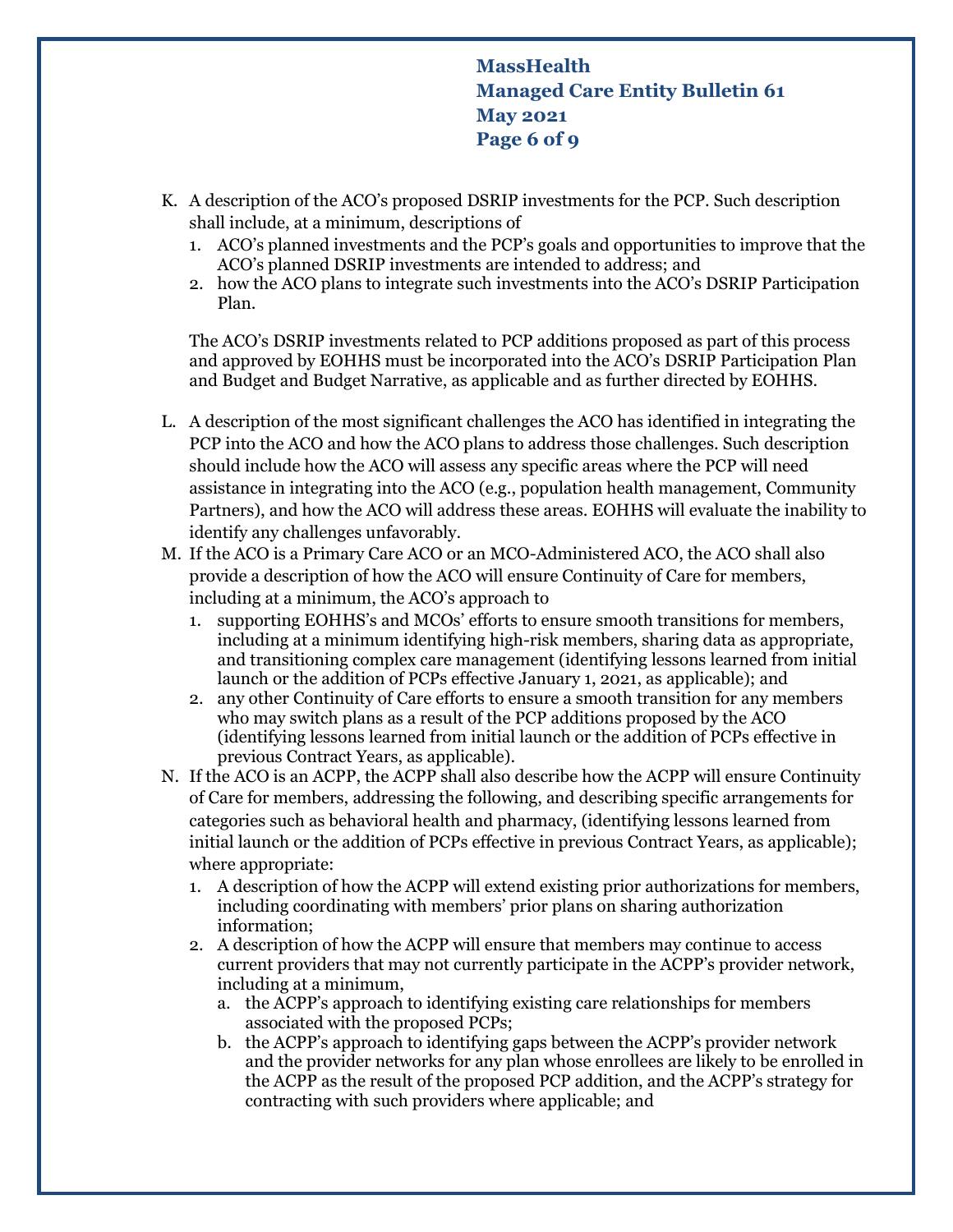**MassHealth Managed Care Entity Bulletin 61 May 2021 Page 7 of 9**

- c. the identified gaps between the ACPP's network and the provider networks for any plan whose enrollees are likely to be enrolled in the ACPP as a result of the proposed PCP addition, and the ACPP's specific plans to contract where applicable, including addressing at a minimum,
	- 1) any affiliated providers of the proposed PCP (e.g., specialty physician groups and outpatient centers);
	- 2) any other providers listed in the directories for such other plans that do not participate in the ACPP's network and are considered high priority for contracting by the ACPP; and
	- 3) any other providers likely to serve members currently served by the proposed PCPs otherwise identified and considered high priority for contracting by the ACPP.
- 3. A description of how the ACPP will extend provider, network, and authorization flexibilities beyond 90 days and provide additional network arrangements (e.g., single case agreements) for any members not successfully transitioned to in-network providers by the end of that period (e.g., members with particular longstanding relationships with out-of-network specialty centers or professionals); and
- 4. A description of how the ACPP will notify and communicate with members throughout the Continuity of Care process.
- O. If a PCP is "switching" ACOs (i.e., an ACO is requesting to add a PCP that is currently a PCP on another ACO's exclusive list of PCPs), the ACO requesting the addition of the PCP must submit documentation that the ACO with whom the PCP is currently contracted has been notified of the Response to this bulletin.

## **Part 2: PCP Removals**

#### **Submission Process for Proposed PCP Removals**

ACOs that are requesting to remove PCPs effective January 1, 2022, including a PCP that is proposing to move to a different ACO through this process, must submit the below information to EOHHS by **4 p.m. on May 26, 2021.** ACOs must provide the information requested in the order in which it appears in this bulletin and must limit the response to a total of 20 pages. Attachments and other required documentation will not count toward the page limit. Where applicable, ACOs should use the templates provided by EOHHS.

Submissions must come from the party holding the ACO contract with EOHHS. As appropriate, in the case of an Accountable Care Partnership Plan (ACPP), the ACPP may respond to each item on behalf of itself and on behalf of its ACO partner. For each item, the ACPP shall clearly designate whether it is responding on its own behalf or on behalf of its ACO partner.

If a PCP is "switching" ACOs (i.e., an ACO is requesting to add a PCP that is currently a PCP on another ACO's exclusive list of PCPs), EOHHS expects to receive a response to this MCE bulletin from both the current ACO (seeking to remove the PCP) and from the proposed new ACO (seeking to add such PCP). EOHHS will contact an ACO whose current PCP is switching to a different ACO to ensure the sufficient receipt of information required in this bulletin.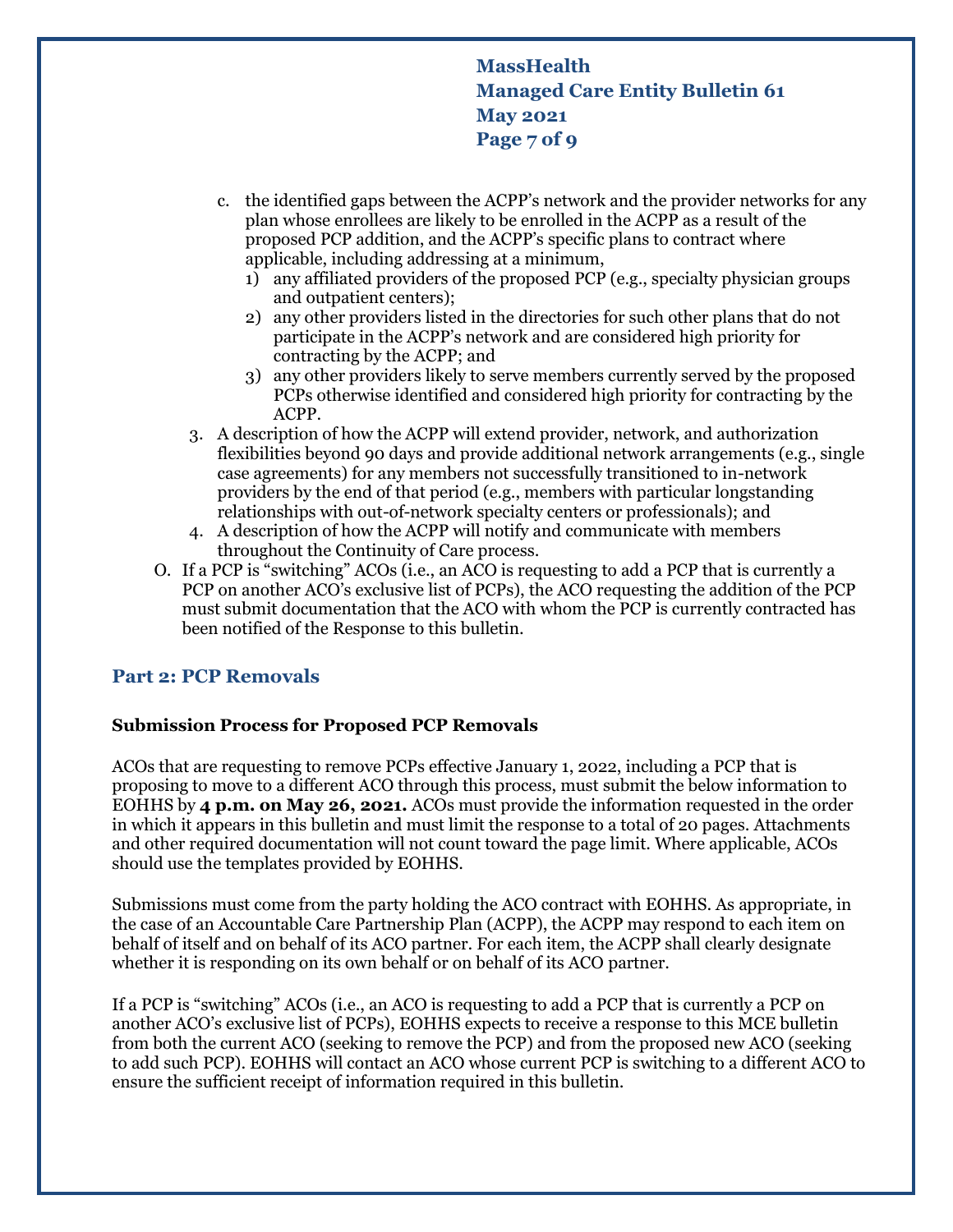# **MassHealth Managed Care Entity Bulletin 61 May 2021 Page 8 of 9**

#### *Submissions must include*

- A. A complete list of the PCPs the ACO proposes to remove, using the template provided by EOHHS. An ACO's list of PCPs proposed for removal must be final at the time of submission of the proposal and may not be changed in any way unless requested by EOHHS. PCP removals proposed as part of this process and approved by EOHHS will be incorporated into the ACO's provider identification service location (PID/SL) list via contract amendment effective January 1, 2022;
- B. If removing a PCP would also result in removing a Service Area (SA) from the ACPP's list of SAs, a statement confirming that the ACPP submitted a corresponding response to Managed Care Entity Bulletin 59 as described in the Overview section of this bulletin;
- C. A description of how the ACO proposes to change or modify its current strategy and operations based on the removal, including, at a minimum,
	- 1. changes to the governance structure composition, decision-making process, voting rules, and charter, and an explanation of how such changes in governance structure comply with EOHHS contract requirements (Section 2.3.A.1 of the Accountable Care Partnership Plan Contract, Section 2.1.A of the Primary Care ACO Contract, and Section 2.1.A of the MCO-Administered ACO Contract); and
	- 2. any changes to investment strategy, including DSRIP.

Changes to the ACO's DSRIP investments related to PCP removals proposed as part of this process and approved by EOHHS must be incorporated into the ACO's DSRIP Participation Plan and Budget and Budget Narrative, as applicable.

- D. A description of how the ACO will support Continuity of Care and care management transitions for members who receive care from any PCPs proposed for removal, including
	- 1. the ACO's commitment to and process for notifying members in advance of PCPs' leaving the ACO;
	- 2. for any members who are receiving active care coordination or management supports from the ACO, including any members enrolled in Community Partners (CPs), the ACO's plan for providing a "warm hand-off" to the members' new plan(s) or CPs, as applicable; and
	- 3. the estimated percentage of members attributed. If the ACO is an ACPP, the ACO's commitment to and process for identifying and sharing information on authorizations and important providers with the members' new plan(s).
- E. A description of the PCP's attributed member population, including
	- 1. the number of members attributed to the PCP;
	- 2. characteristics of the population, including but not limited to race, ethnicity, and homelessness status and how these characteristics differ from the rest of the ACO's member population, if at all;
	- 3. the percentage of the members attributed to the PCP with Special Health Care Needs, as defined in the ACO Contract, and how such percentage differs from the estimated percentage of total members enrolled in the ACO with Special Health Care Needs, as defined in the ACO Contract, if at all;
	- 4. a breakdown of the members attributed to the PCP by rating category; and
	- 5. the average risk score of members attributed to the PCP, and how the average risk score differs from the overall average risk score of the ACO's enrolled members, if at all.